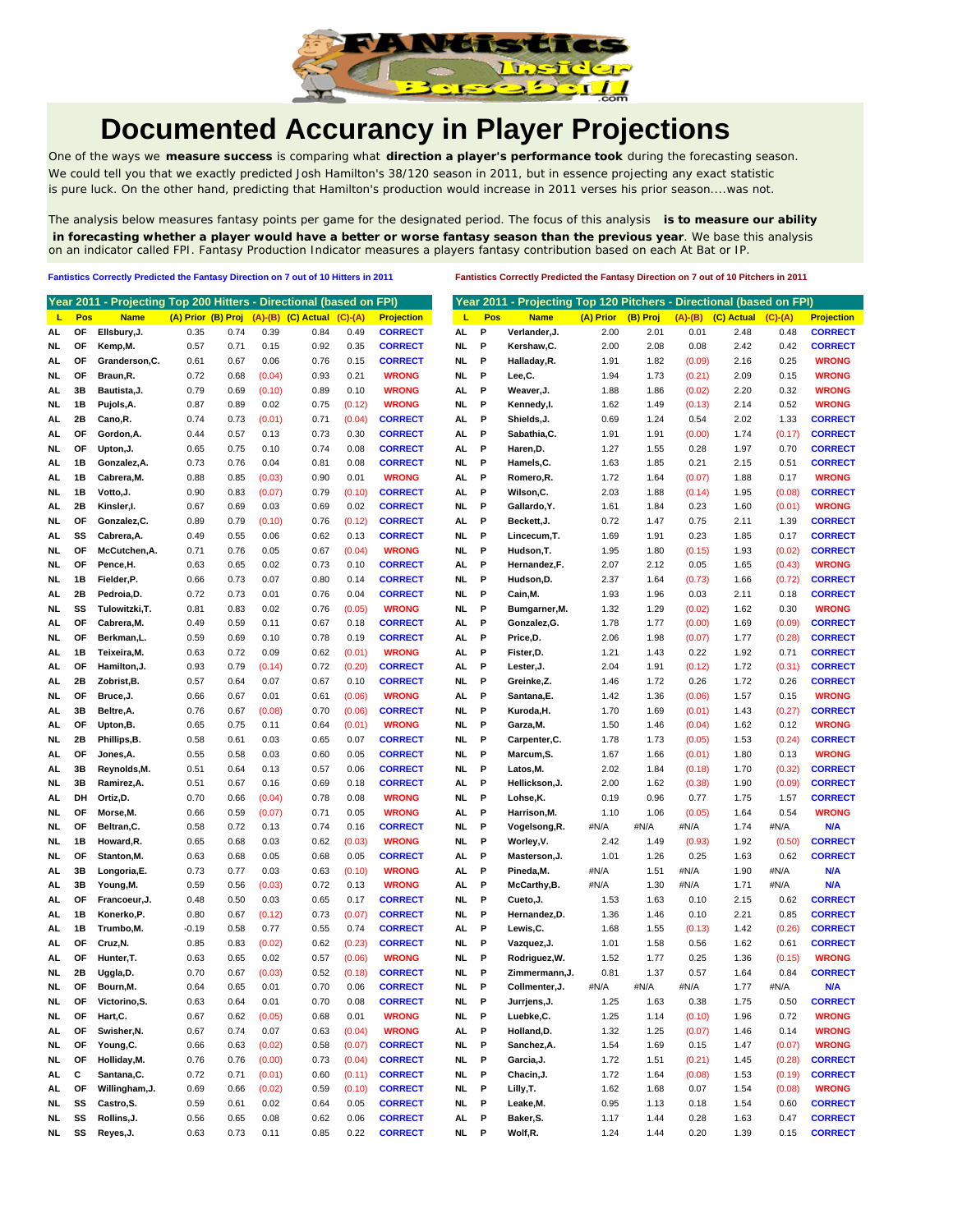| AL  | 2Β | Kendrick, H.   | 0.55 | 0.62 | 0.07   | 0.63 | 0.08   | <b>CORRECT</b> | <b>NL</b> | P | Dickey, R.     | 1.70    | 1.71 | 0.01                  | 1.48 | (0.23) | <b>WRONG</b>   |
|-----|----|----------------|------|------|--------|------|--------|----------------|-----------|---|----------------|---------|------|-----------------------|------|--------|----------------|
|     |    |                |      |      |        |      |        |                |           |   |                |         |      |                       |      |        |                |
| AL  | SS | Hardy, J.      | 0.52 | 0.59 | 0.07   | 0.58 | 0.07   | <b>CORRECT</b> | AL        | P | Buehrle, M.    | 1.11    | 1.37 | 0.25                  | 1.34 | 0.23   | <b>CORRECT</b> |
| NL  | 2Β | Roberts, R.    | 0.30 | 0.45 | 0.15   | 0.60 | 0.31   | <b>CORRECT</b> | AL        | P | Scherzer, M.   | 1.63    | 1.80 | 0.17                  | 1.22 | (0.41) | <b>WRONG</b>   |
| AL  | С  | Napoli, M.     | 0.55 | 0.62 | 0.08   | 0.88 | 0.34   | <b>CORRECT</b> | <b>NL</b> | P | Harang, A.     | 0.59    | 1.31 | 0.72                  | 1.37 | 0.78   | <b>CORRECT</b> |
| NL  | OF | Soriano, A.    | 0.61 | 0.68 | 0.07   | 0.52 | (0.09) | <b>WRONG</b>   | NL        | P | Karstens, J.   | 0.62    | 0.85 | 0.23                  | 1.38 | 0.76   | <b>CORRECT</b> |
| NL  | 1B | Pena,C.        | 0.50 | 0.63 | 0.13   | 0.60 | 0.10   | <b>CORRECT</b> | NL.       | P | Beachy,B.      | 0.97    | 1.33 | 0.37                  | 1.72 | 0.75   | <b>CORRECT</b> |
| AL  | 1B | Butler, B.     | 0.70 | 0.71 | 0.02   | 0.64 | (0.05) | <b>WRONG</b>   | AL        | P | Floyd,G.       | 1.26    | 1.54 | 0.28                  | 1.60 | 0.34   | <b>CORRECT</b> |
| AL  | SS | Andrus,E.      | 0.52 | 0.60 | 0.07   | 0.61 | 0.09   | <b>CORRECT</b> | <b>NL</b> | P | Stauffer, T.   | 2.17    | 1.58 | (0.59)                | 1.43 | (0.74) | <b>CORRECT</b> |
| AL  | 1B | Hosmer,E.      | #N/A | #N/A | #N/A   | 0.64 | #N/A   | N/A            | AL        | P | Nova, I.       | 1.12    | 1.33 | 0.21                  | 1.67 | 0.55   | <b>CORRECT</b> |
|     |    |                |      |      |        |      |        |                |           |   |                |         |      |                       |      |        |                |
| AL  | OF | Damon, J.      | 0.59 | 0.61 | 0.02   | 0.58 | (0.02) | <b>WRONG</b>   | AL        | P | Humber,P.      | 1.64    | 1.44 | (0.20)                | 1.68 | 0.04   | <b>WRONG</b>   |
| NL  | ОF | Stubbs, D.     | 0.65 | 0.63 | (0.02) | 0.56 | (0.09) | <b>CORRECT</b> | NL.       | P | Saunders,J.    | 0.85    | 1.04 | 0.20                  | 1.27 | 0.43   | <b>CORRECT</b> |
| AL  | 1B | Lind, A.       | 0.46 | 0.62 | 0.15   | 0.51 | 0.04   | <b>CORRECT</b> | AL.       | P | Morrow, B.     | 1.58    | 1.75 | 0.17                  | 1.51 | (0.07) | <b>WRONG</b>   |
| AL  | OF | Wells, V.      | 0.65 | 0.62 | (0.03) | 0.42 | (0.23) | <b>CORRECT</b> | AL        | P | Niemann, J.    | 1.51    | 1.68 | 0.18                  | 1.50 | (0.01) | <b>WRONG</b>   |
| AL  | OF | Markakis, N.   | 0.65 | 0.71 | 0.06   | 0.59 | (0.05) | <b>WRONG</b>   | AL        | P | Cahill,T.      | 2.07    | 1.74 | (0.33)                | 1.23 | (0.85) | <b>CORRECT</b> |
| AL  | SS | Jeter,D.       | 0.54 | 0.62 | 0.08   | 0.60 | 0.06   | <b>CORRECT</b> | AL        | P | Vargas, J.     | 1.47    | 1.35 | (0.11)                | 1.28 | (0.18) | <b>CORRECT</b> |
|     | OF |                | 0.57 |      | 0.03   | 0.64 |        | <b>CORRECT</b> | NL.       | P |                |         | 1.50 |                       |      |        | <b>WRONG</b>   |
| AL  |    | Cuddyer, M.    |      | 0.60 |        |      | 0.07   |                |           |   | Jackson,E.     | 1.24    |      | 0.26                  | 1.18 | (0.06) |                |
| NL  | 2Β | Espinosa,D.    | 0.45 | 0.57 | 0.12   | 0.53 | 0.08   | <b>CORRECT</b> | AL        | P | Tomlin, J.     | 1.45    | 1.20 | (0.24)                | 1.65 | 0.21   | WRONG          |
| NL  | 3В | Sandoval, P.   | 0.53 | 0.67 | 0.13   | 0.74 | 0.21   | <b>CORRECT</b> | AL        | P | Chen,B.        | 1.41    | 1.00 | (0.41)                | 1.45 | 0.04   | <b>WRONG</b>   |
| AL  | ОF | Joyce, M.      | 0.63 | 0.70 | 0.07   | 0.67 | 0.05   | <b>CORRECT</b> | AL        | P | Garcia,F.      | 1.17    | 0.99 | (0.18)                | 1.36 | 0.19   | <b>WRONG</b>   |
| NL  | С  | McCann,B.      | 0.64 | 0.69 | 0.05   | 0.62 | (0.02) | <b>WRONG</b>   | NL.       | P | Capuano,C.     | 1.31    | 1.23 | (0.08)                | 1.10 | (0.21) | <b>CORRECT</b> |
| AL  | c  | Martinez, V.   | 0.67 | 0.69 | 0.02   | 0.71 | 0.04   | <b>CORRECT</b> | NL.       | P | Norris, B.     | 1.17    | 1.56 | 0.39                  | 1.26 | 0.09   | <b>WRONG</b>   |
| NL  | 2Β | Walker, N.     | 0.63 | 0.60 | (0.02) | 0.56 | (0.07) | <b>CORRECT</b> | AL        | P | Colon, B.      | #N/A    | 1.35 | #N/A                  | 1.22 | #N/A   | <b>N/A</b>     |
|     |    |                |      |      |        |      |        |                |           |   |                |         |      |                       |      |        |                |
| NL. | 1B | Freeman.F.     | 0.17 | 0.58 | 0.42   | 0.60 | 0.44   | <b>CORRECT</b> | AL.       | P | Hochevar,L.    | 1.21    | 1.29 | 0.08                  | 1.41 | 0.21   | <b>WRONG</b>   |
| NL  | OF | Lee,C.         | 0.48 | 0.58 | 0.10   | 0.60 | 0.12   | <b>CORRECT</b> | NL.       | P | Billingsley,C. | 1.73    | 1.81 | 0.08                  | 1.33 | (0.41) | <b>WRONG</b>   |
| AL  | SS | Peralta, J.    | 0.49 | 0.57 | 0.08   | 0.64 | 0.15   | <b>CORRECT</b> | <b>NL</b> | P | Lannan, J.     | 0.81    | 1.49 | 0.68                  | 1.17 | 0.36   | <b>CORRECT</b> |
| AL  | С  | Avila, A.      | 0.43 | 0.53 | 0.09   | 0.73 | 0.30   | <b>CORRECT</b> | <b>NL</b> | P | Maholm,P       | 0.75    | 1.09 | 0.34                  | 1.38 | 0.63   | <b>CORRECT</b> |
| NL  | OF | Morrison,L.    | 0.65 | 0.63 | (0.02) | 0.58 | (0.08) | <b>CORRECT</b> | NL.       | P | Narveson, C.   | 1.26    | 1.36 | 0.10                  | 1.38 | 0.12   | <b>CORRECT</b> |
| AL  | ΟF | Suzuki,I.      | 0.69 | 0.67 | (0.02) | 0.54 | (0.15) | <b>CORRECT</b> | NL.       | P | Gee,D.         | 1.97    | 1.58 | (0.39)                | 1.52 | (0.45) | <b>CORRECT</b> |
|     | SS | Ramirez, A.    | 0.57 |      | 0.00   | 0.53 | (0.04) | <b>WRONG</b>   | <b>NL</b> | P | Myers, B.      | 1.65    | 1.54 | (0.11)                | 1.09 |        | <b>CORRECT</b> |
| AL  |    |                |      | 0.58 |        |      |        |                |           |   |                |         |      |                       |      | (0.55) |                |
| NL. | 1B | Sanchez, G.    | 0.60 | 0.59 | (0.01) | 0.59 | (0.02) | <b>CORRECT</b> | AL        | P | Guthrie, J.    | 1.56    | 1.51 | (0.04)                | 1.14 | (0.41) | <b>CORRECT</b> |
| AL  | ΟF | Gardner.B.     | 0.75 | 0.72 | (0.02) | 0.65 | (0.09) | <b>CORRECT</b> | NL.       | P | Nolasco, R.    | 1.25    | 1.41 | 0.16                  | 1.00 | (0.24) | <b>WRONG</b>   |
| AL  | С  | Wieters, M.    | 0.48 | 0.60 | 0.12   | 0.57 | 0.09   | <b>CORRECT</b> | NL.       | P | Dempster,R.    | 1.50    | 1.71 | 0.22                  | 1.09 | (0.41) | <b>WRONG</b>   |
| NL  | 2Β | Weeks,R.       | 0.63 | 0.65 | 0.02   | 0.64 | 0.01   | <b>CORRECT</b> | AL        | P | Jimenez,U.     | 2.26    | 2.11 | (0.15)                | 1.28 | (0.98) | <b>CORRECT</b> |
| AL  | 2Β | Johnson,K.     | 0.70 | 0.70 | (0.01) | 0.51 | (0.19) | <b>CORRECT</b> | AL        | P | Davis, W.      | 1.28    | 1.48 | 0.20                  | 1.22 | (0.06) | <b>WRONG</b>   |
| AL  | OF | Quentin, C.    | 0.57 | 0.62 | 0.05   | 0.59 | 0.01   | <b>CORRECT</b> | <b>NL</b> | P | Morton, C.     | $-0.28$ | 0.15 | 0.43                  | 1.25 | 1.53   | <b>CORRECT</b> |
|     | c  |                | 0.20 | 0.59 | 0.39   | 0.46 | 0.26   | <b>CORRECT</b> |           | P |                | 1.52    |      |                       | 1.00 |        | <b>CORRECT</b> |
| AL  |    | Arencibia, J.  |      |      |        |      |        |                | AL        |   | Pavano, C.     |         | 1.20 | (0.32)                |      | (0.52) |                |
| AL  | OF | Pierre, J.     | 0.61 | 0.62 | 0.01   | 0.51 | (0.10) | <b>WRONG</b>   | AL        | P | Burnett, A.    | 0.85    | 1.42 | 0.57                  | 1.08 | 0.23   | <b>CORRECT</b> |
| NL  | OF | Bonifacio, E.  | 0.56 | 0.51 | (0.04) | 0.69 | 0.13   | <b>WRONG</b>   | AL        | P | Porcello,R.    | 1.02    | 1.40 | 0.38                  | 1.15 | 0.13   | <b>CORRECT</b> |
| AL  | SS | Aybar,E.       | 0.47 | 0.52 | 0.05   | 0.62 | 0.15   | <b>CORRECT</b> | NL.       | P | Niese, J.      | 1.02    | 1.18 | 0.17                  | 1.12 | 0.11   | <b>CORRECT</b> |
| AL  | OF | Jackson, A.    | 0.63 | 0.64 | 0.00   | 0.53 | (0.10) | <b>WRONG</b>   | AL.       | P | Bedard,E.      | #N/A    | 1.72 | #N/A                  | 1.43 | #N/A   | N/A            |
| NL  | С  | Montero, M.    | 0.56 | 0.63 | 0.07   | 0.62 | 0.06   | <b>CORRECT</b> | NL.       | P | McDonald, J.   | 1.40    | 1.17 | (0.23)                | 1.05 | (0.35) | <b>CORRECT</b> |
| NL  | OF | Maybin, C.     | 0.47 | 0.56 | 0.09   | 0.64 | 0.17   | <b>CORRECT</b> | AL        | P | Danks, J.      | 1.76    | 1.69 | (0.07)                | 1.15 | (0.60) | <b>CORRECT</b> |
| NL  | OF | Werth, J.      | 0.77 | 0.72 | (0.06) | 0.54 | (0.23) | <b>CORRECT</b> | <b>NL</b> | P | McClellan, K.  | 1.79    | 1.54 | (0.25)                | 1.33 | (0.46) | <b>CORRECT</b> |
|     |    |                |      |      |        |      |        |                |           |   |                |         |      |                       |      |        |                |
| AL  | 3В | Youkilis, K.   | 0.81 | 0.74 | (0.07) | 0.63 | (0.18) | <b>CORRECT</b> | NL.       | P | Oswalt, R.     | 2.06    | 1.78 | (0.28)                | 1.27 | (0.79) | <b>CORRECT</b> |
| AL  | ΟF | Crisp, C.      | 0.78 | 0.69 | (0.09) | 0.63 | (0.15) | <b>CORRECT</b> | AL.       | P | Arrieta, J.    | 1.11    | 1.45 | 0.34                  | 1.12 | 0.01   | <b>CORRECT</b> |
| NL. | ΟF | Ibanez, R.     | 0.61 |      | 0.04   | 0.48 | (0.13) | <b>WRONG</b>   |           | P | Hernandez, L.  | 1.39    |      | (0.18)                | 1.04 | (0.35) | <b>CORRECT</b> |
| NL  | ΟF | Smith.S.       |      | 0.65 |        |      |        |                | NL        |   |                |         | 1.22 |                       |      |        | <b>CORRECT</b> |
| AL  | 3В |                | 0.56 | 0.64 | 0.07   | 0.67 | 0.11   | <b>CORRECT</b> | AL        | P | Duensing, B.   | 1.83    | 1.23 | (0.60)                | 0.71 | (1.12) | <b>CORRECT</b> |
| NL  | OF | Encarnacion.E. |      | 0.60 | 0.04   | 0.61 | 0.05   | <b>CORRECT</b> | AL        | P | Carmona.F.     |         |      |                       |      |        |                |
| AL  |    |                | 0.56 |      |        |      |        |                |           |   |                | 1.49    | 1.42 | (0.07)                | 0.97 | (0.51) |                |
|     |    | Pagan, A.      | 0.68 | 0.65 | (0.03) | 0.59 | (0.09) | <b>CORRECT</b> | AL        | P | Penny,B.       | 1.24    | 1.16 | (0.07)                | 0.71 | (0.53) | <b>CORRECT</b> |
|     | SS | Escobar, Y.    | 0.47 | 0.60 | 0.13   | 0.60 | 0.14   | <b>CORRECT</b> | <b>NL</b> | P | Hammel, J.     | 1.12    | 1.28 | 0.16                  | 1.06 | (0.06) | <b>WRONG</b>   |
| NL. | SS | Desmond,I.     | 0.54 | 0.60 | 0.06   | 0.49 | (0.04) | <b>WRONG</b>   | NL        | P | Volstad, C.    | 1.26    | 1.34 | 0.07                  | 0.82 | (0.44) | <b>WRONG</b>   |
| NL. | c  | Molina, Y.     | 0.48 | 0.53 | 0.05   | 0.63 | 0.15   | <b>CORRECT</b> | <b>NL</b> | P | Happ, J.       | 1.67    | 1.65 | (0.01)                | 0.88 | (0.78) | <b>CORRECT</b> |
| AL. | 3B | Valencia, D.   | 0.64 | 0.54 | (0.10) | 0.45 | (0.19) | <b>CORRECT</b> | AL        | P | Wakefield, T.  | 0.97    | 1.23 | 0.25                  | 1.04 | 0.07   | <b>CORRECT</b> |
| AL  | OF | Bourjos,P.     | 0.42 | 0.62 | 0.20   | 0.61 | 0.19   | <b>CORRECT</b> | AL        | P | Carrasco, C.   | 1.15    | 1.35 | 0.19                  | 1.19 | 0.03   | <b>CORRECT</b> |
|     | ΟF | Crawford, C.   | 0.80 | 0.77 |        | 0.52 |        | <b>CORRECT</b> | <b>NL</b> | P | McCutchen,D.   | 0.31    | 0.90 | 0.59                  |      | 1.05   | <b>CORRECT</b> |
| AL. |    |                |      |      | (0.03) |      | (0.28) |                |           |   |                |         |      |                       | 1.36 |        |                |
| NL  | ΟF | Fowler, D.     | 0.59 | 0.71 | 0.11   | 0.62 | 0.03   | <b>CORRECT</b> | <b>NL</b> | P | Marquis, J.    | 0.03    | 1.09 | 1.05                  | 1.05 | 1.02   | <b>CORRECT</b> |
| AL. | С  | Olivo, M.      | 0.58 | 0.52 | (0.06) | 0.40 | (0.18) | <b>CORRECT</b> | <b>NL</b> | P | Minor, M.      | 0.60    | 1.25 | 0.65                  | 1.14 | 0.54   | <b>CORRECT</b> |
| NL  | 3B | Wright, D.     | 0.71 | 0.76 | 0.06   | 0.62 | (0.09) | <b>WRONG</b>   | NL        | P | Wells,R.       | 1.10    | 1.46 | 0.36                  | 1.06 | (0.04) | <b>WRONG</b>   |
| AL. | c  | Martin, R.     | 0.50 | 0.62 | 0.12   | 0.53 | 0.03   | <b>CORRECT</b> | NL        | P | Sanchez,J.     | 1.90    | 1.89 | (0.01)                | 1.52 | (0.38) | <b>CORRECT</b> |
| AL. | SS | Escobar, A.    | 0.41 | 0.56 | 0.15   | 0.48 | 0.07   | <b>CORRECT</b> | <b>NL</b> | P | Richard, C.    | 1.40    | 1.28 | (0.12)                | 1.15 | (0.25) | <b>CORRECT</b> |
| AL. | SS | Pennington, C. | 0.56 | 0.53 | (0.03) | 0.51 | (0.05) | <b>CORRECT</b> | AL        | P | Anderson, B.   | 1.68    | 1.72 | 0.05                  | 1.22 | (0.45) | <b>WRONG</b>   |
| NL  | ΟF | Parra, G.      | 0.46 | 0.51 | 0.05   | 0.66 | 0.19   | <b>CORRECT</b> | AL        | P | Litsch, J.     | 0.63    | 1.09 | 0.46                  | 1.55 | 0.92   | <b>CORRECT</b> |
|     | OF |                |      |      |        |      |        |                |           |   |                |         |      |                       |      |        |                |
| AL. |    | Abreu,B.       | 0.64 | 0.69 | 0.05   | 0.59 | (0.05) | <b>WRONG</b>   | <b>AL</b> | P | Francis, J.    | 1.05    | 1.06 | 0.00                  | 0.75 | (0.30) | <b>WRONG</b>   |
| NL  | 2B | Hill, A.       | 0.39 | 0.60 | 0.21   | 0.48 | 0.09   | <b>CORRECT</b> | AL        | P | Cecil, B.      | 1.48    | 1.06 | (0.42)                | 0.99 | (0.49) | <b>CORRECT</b> |
| NL. | 3B | Jones,C.       | 0.65 | 0.72 | 0.07   | 0.62 | (0.03) | <b>WRONG</b>   | AL        | P | Coke,P.        | 1.51    | 1.23 | (0.28)                | 1.11 | (0.40) | <b>CORRECT</b> |
| AL  | DH | Boesch, B.     | 0.54 | 0.59 | 0.05   | 0.61 | 0.07   | <b>CORRECT</b> | <b>NL</b> | P | LeBlanc, W.    | 0.89    | 1.08 | 0.19                  | 1.21 | 0.32   | <b>CORRECT</b> |
| NL  | ΟF | Rivera, J.     | 0.50 | 0.59 | 0.09   | 0.50 | 0.01   | <b>CORRECT</b> | AL        | P | Liriano, F.    | 1.72    | 1.83 | 0.11                  | 1.28 | (0.44) | <b>WRONG</b>   |
| AL. | ΟF | Brantley, M.   | 0.46 | 0.60 | 0.14   | 0.54 | 0.08   | <b>CORRECT</b> | <b>NL</b> | P | Moseley,D.     | 0.96    | 0.95 | (0.02)                | 1.34 | 0.37   | <b>WRONG</b>   |
| AL. | DH | Guerrero, V.   | 0.65 | 0.59 | (0.06) | 0.53 | (0.12) | <b>CORRECT</b> | AL        | P | Buchholz,C.    | 2.07    | 1.91 | (0.17)                | 1.57 | (0.50) | <b>CORRECT</b> |
|     |    |                |      |      |        |      |        |                |           |   |                |         |      |                       |      |        |                |
| NL. | 1B | Loney, J.      | 0.54 | 0.60 | 0.06   | 0.58 | 0.04   | <b>CORRECT</b> | AL        | P | Paulino, F.    | 1.02    | 0.92 | (0.10)                | 1.08 | 0.06   | <b>WRONG</b>   |
| NL  | SS | Betancourt, Y. | 0.47 | 0.45 | (0.02) | 0.42 | (0.04) | <b>CORRECT</b> |           |   |                |         |      |                       |      |        |                |
| AL  | 3В | Callaspo, A.   | 0.47 | 0.54 | 0.06   | 0.59 | 0.12   | <b>CORRECT</b> |           |   |                |         |      | <b>Total Accuracy</b> |      |        | 67%            |
| AL. | OF | Rios, A.       | 0.68 | 0.62 | (0.06) | 0.39 | (0.29) | <b>CORRECT</b> |           |   |                |         |      |                       |      |        |                |
| AL  | OF | Revere, B.     | 0.10 | 0.31 | 0.21   | 0.52 | 0.42   | <b>CORRECT</b> |           |   |                |         |      |                       |      |        |                |
| NL  | 2Β | Ellis, M.      | 0.57 | 0.50 | (0.07) | 0.42 | (0.14) | <b>CORRECT</b> |           |   |                |         |      |                       |      |        |                |

**AL OF Murphy,D.** 0.68 0.73 0.05 0.55 (0.13) **WRONG**